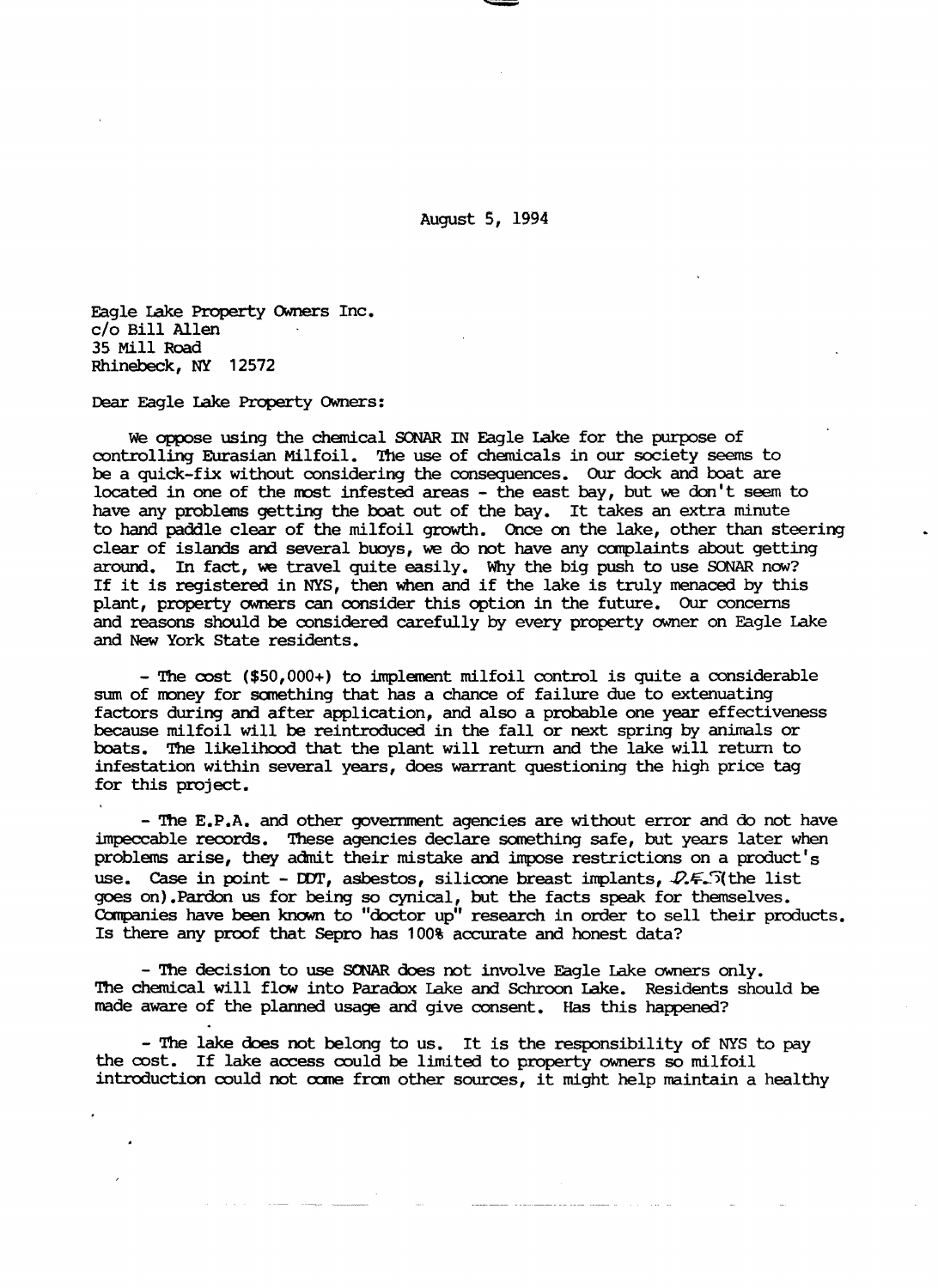lake. But access cannot be limited. All peoples have access to the lake, so we feel it is the responsibility of NYS to incur any costs for milfoil control. Property owners assuming the financial responsibility for milfoil control is a dangerous precedent.

- Who estimated 25% of the lake having milfoil growth? Where did this figure come from? We disagree with this overrated percentage. Anyone taking a tour around the lake will come to the conclusion that  $\frac{1}{4}$  of the lake is not supporting Eurasian Milfoil. Much of the shoreline which is shallow does not show signs of milfoil. We dare say 10% of the lake is infected. This year alone, several patches of milfoil have declined considerably (by the bridge) and one patch has completely disappeared. If milfoil hampers growth of other vegetation, why are water lilies propagating in many parts of the lake? The milfoil around our dock has not stopped water lilies from tripling in area this past year.

The SONAR label reads:

'!he chemical should not be applied within one-fourth mile (1320 feet) of any functioning potable water intake.

Some residents get their drinking water from the lake on both side of the lake. How will these restrictions be implemented if the lake is only  $\frac{1}{2}$  mile wide and 4-5 miles long? Will alternate water supplies be reocmnended for these residents?

- Possible litigation. We will not be party to any legal action that may arise in the future. We are not willing to take the chance of being involved in a lawsuit because of SONAR application. The courts have been awarding millions to injured parties for less grounds than a possible SCNAR related health claim. Companies do not accept the responsibility for financial damages unless forced to by a lawsuit. can E.L.P.O. Inc. afford such legal expenses if they arise? It is ludicrous to think and insurance policy for a \$1,0000 premium (same as a haneowners policy) can sufficiently cover the assets of Eagle Lake property owners. We are not ready to jeopardize our assets on the word of a chemical company. Will Sepro guarantee in writing to cover any legal expenses or other problems that may arise during the latency period for SONAR?

- We do not like the idea of Eagle Lake being used as an experiemental site for Sepro. The lake is pristine and should not be tampered with. Who will accept responsibility should scmething go awry? The executive conmittee? D.E.C.? Separ?

- Sepro will definitely have much to gain - millions of dollars if SONAR is purchased by other lake associations in NYS. We hope that all parties advocating the use of any chemicals or other means of control would only be concerned with the welfare of the lake and its use by residents and